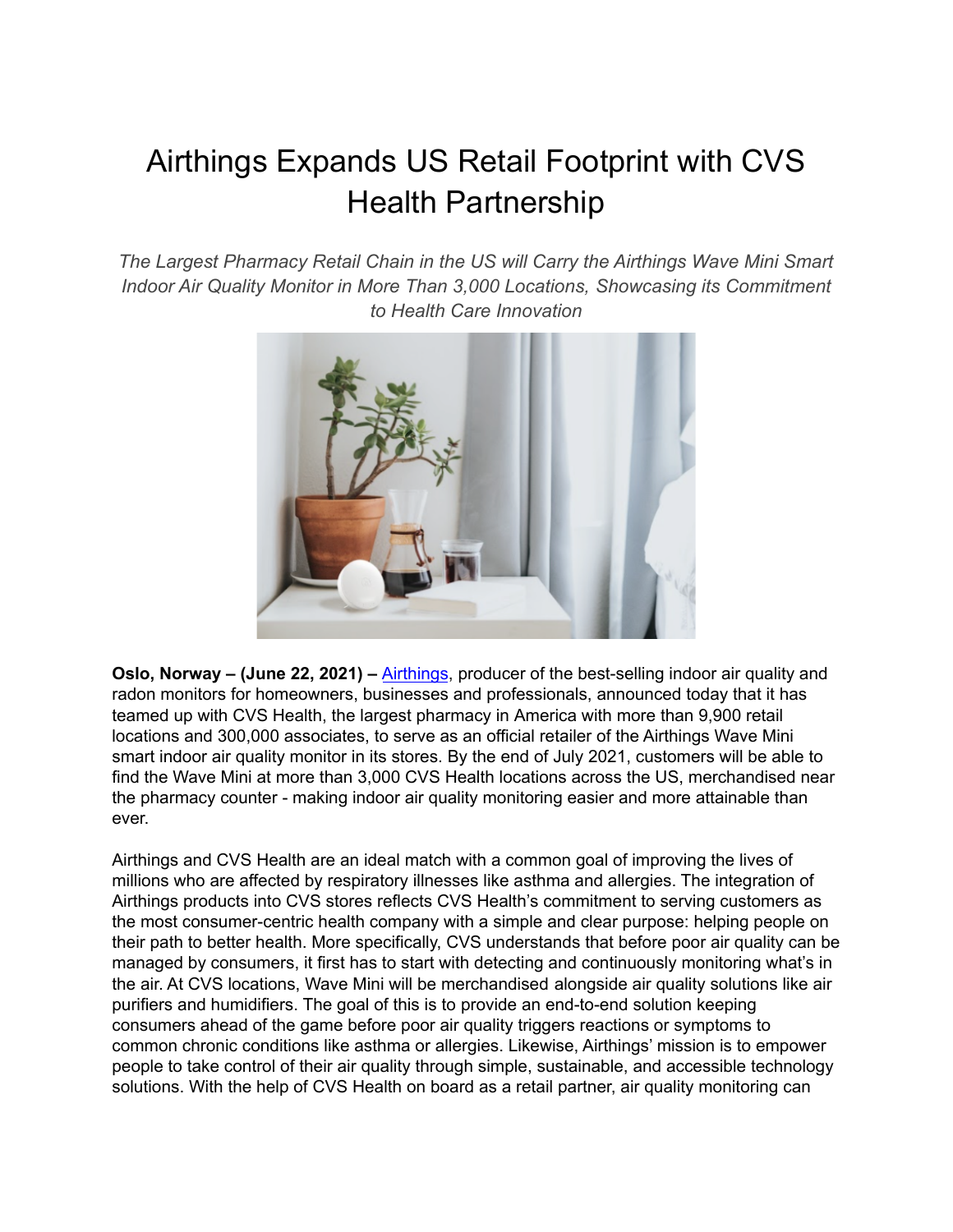now be an essential and widely accessible aspect of every home and building, thanks to the Wave Mini.

#### **Small in Size, Big in Impact**

The Airthings Wave Mini is an ideal product for anyone looking to begin learning more about their indoor air quality. Capable of monitoring for temperature, humidity, airborne chemicals, and mold risk, the battery-operated, Bluetooth-enabled Wave Mini can be mounted or placed anywhere throughout the home and can fit the palm of your hand. By using the Airthings smartphone app, customers have access to detailed insights about their indoor air quality data over time, empowering them to optimize their indoor space and address any potential health risks before they become serious. The ability to offer a proactive, health-minded product that can assist people in preventing allergies, asthma, and mold is synergistic with CVS Health's core pillars of healthy people, healthy business, healthy community, and healthy planet. In 2014, CVS became the first pharmacy retailer to stop selling tobacco products in its stores, and the company has remained steadfast in dedicating its resources to transforming the healthcare experience for all, connecting customers with innovative products that will improve their health and enhance their lives.

"Our core mission at Airthings is to educate people everywhere about the dangers of poor indoor air quality, and provide them with technology to help them breathe better and live better," said Oyvind Birkenes, CEO of Airthings. "The path to achieving better indoor air quality shouldn't be intimidating, expensive or complicated. We've long admired CVS Health's dedication to connecting people with products that make healthcare more accessible and affordable. We believe Airthings products will help them continue making this goal a reality, and we couldn't be more pleased to begin offering our products to customers in CVS Health locations across the United States."

# **A Growing Trend**

Consumer interest and demand for indoor air quality monitoring has never been higher. As the world begins to emerge from the COVID-19 pandemic, people everywhere have grown more cognizant of how their surroundings can impact their health. This trend will continue accelerating in the years ahead, especially with the home office becoming the future primary workplace for many. Designed to provide first-class precision and expertise at an entry-level price tag, the Airthings Wave Mini can not only inform users that they may be exposing themselves to dangerous chemicals in the air caused by common household activities such as cleaning, cooking and painting, but it can also play a vital role in preventing exposure to mold, which can trigger anything from allergic reactions to more serious issues such as asthma attacks or an increased risk of long-term lung damage.

Airthings Wave Mini will officially begin rolling out in CVS Health locations nationwide beginning in July 2021 and will be available for \$79.99 USD. To find out if your local CVS carries the product, please visit CVS.com. For more information on the Wave Mini, indoor air quality and why long-term monitoring is important, visit the Airthings website at [www.airthings.com.](http://www.airthings.com)

#### **About CVS Health**

CVS Health is a different kind of health care company. We are a diversified health services company with nearly 300,000 employees united around a common purpose of helping people